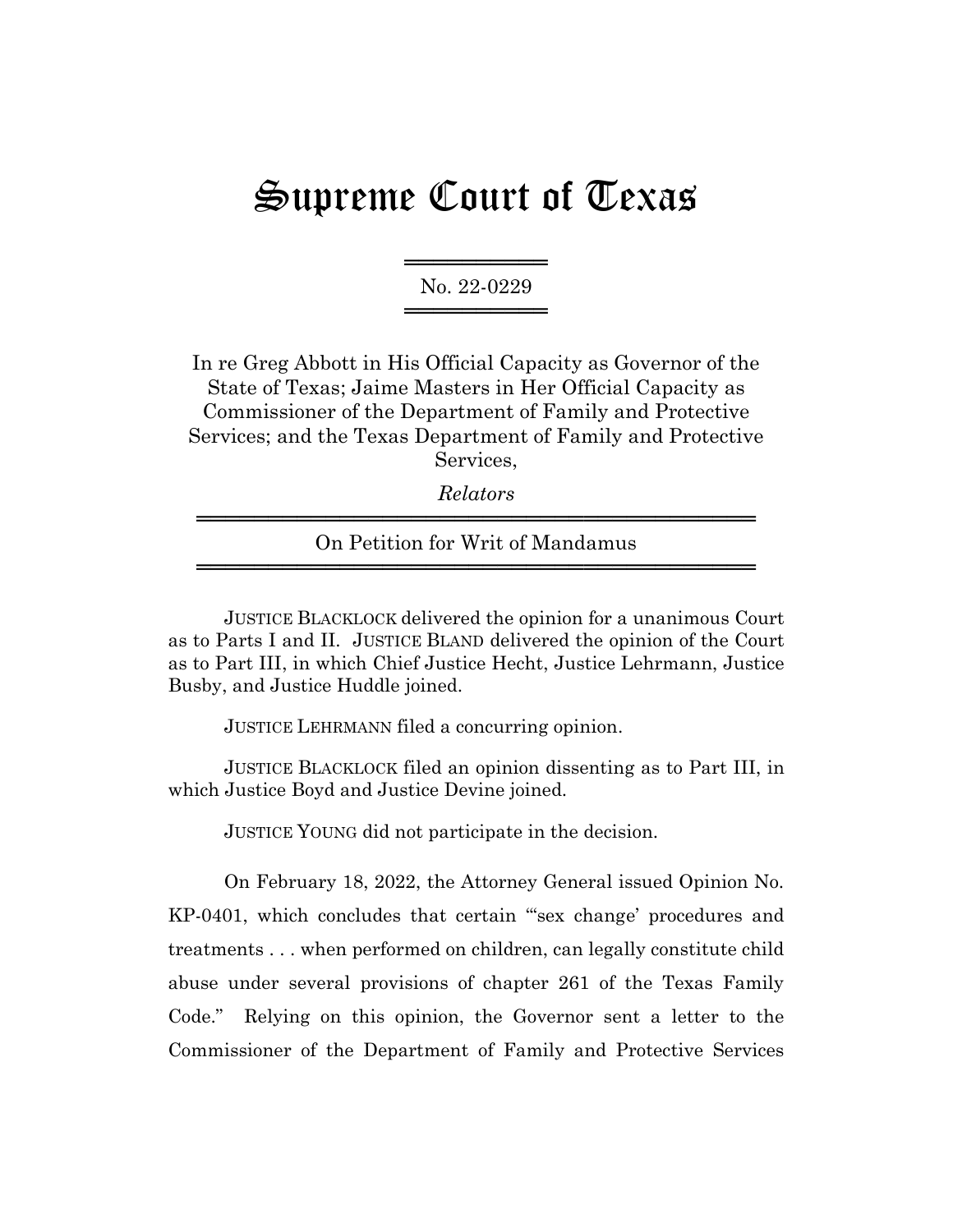(DFPS) expressing his view that "a number of so-called 'sex change' procedures constitute child abuse under existing Texas law." The letter closes with the instruction that "DFPS and all other state agencies must follow the law as explained in OAG Opinion No. KP-0401." DFPS then issued the following statement to the media: "In accordance with Governor Abbott's directive today to Commissioner Masters, we will follow Texas law as explained in Attorney General opinion KP-0401."

This lawsuit followed. The plaintiffs are a married couple who are the parents of a child diagnosed with gender dysphoria and a doctor who treats such children. They sued the Governor, the DFPS Commissioner, and DFPS, challenging the Governor's "directive" and the statement made by DFPS to the media. The plaintiffs contend that DFPS's press statement improperly announces a new agency rule without the notice-and-comment procedure required by law. *See* TEX. GOV'T CODE §§ 2001.023, .029, .033. They also challenge DFPS's authority to investigate their use of medical treatments deemed unlawful by the Governor's letter.

The district court issued a temporary injunction that "restrains the following actions by the Defendants":

(1) taking any actions against Plaintiffs based on the Governor's directive and DFPS rule, both issued February 22, 2022, as well as Attorney General Paxton's Opinion No. KP-0401 which they reference and incorporate; (2) investigating reports in the State of Texas against any and all persons based solely on alleged child abuse by persons, providers or organizations in facilitating or providing gender-affirming care to transgender minors where the only grounds for the purported abuse or neglect are either the facilitation or provision of gender-affirming medical treatment or the fact that the minors are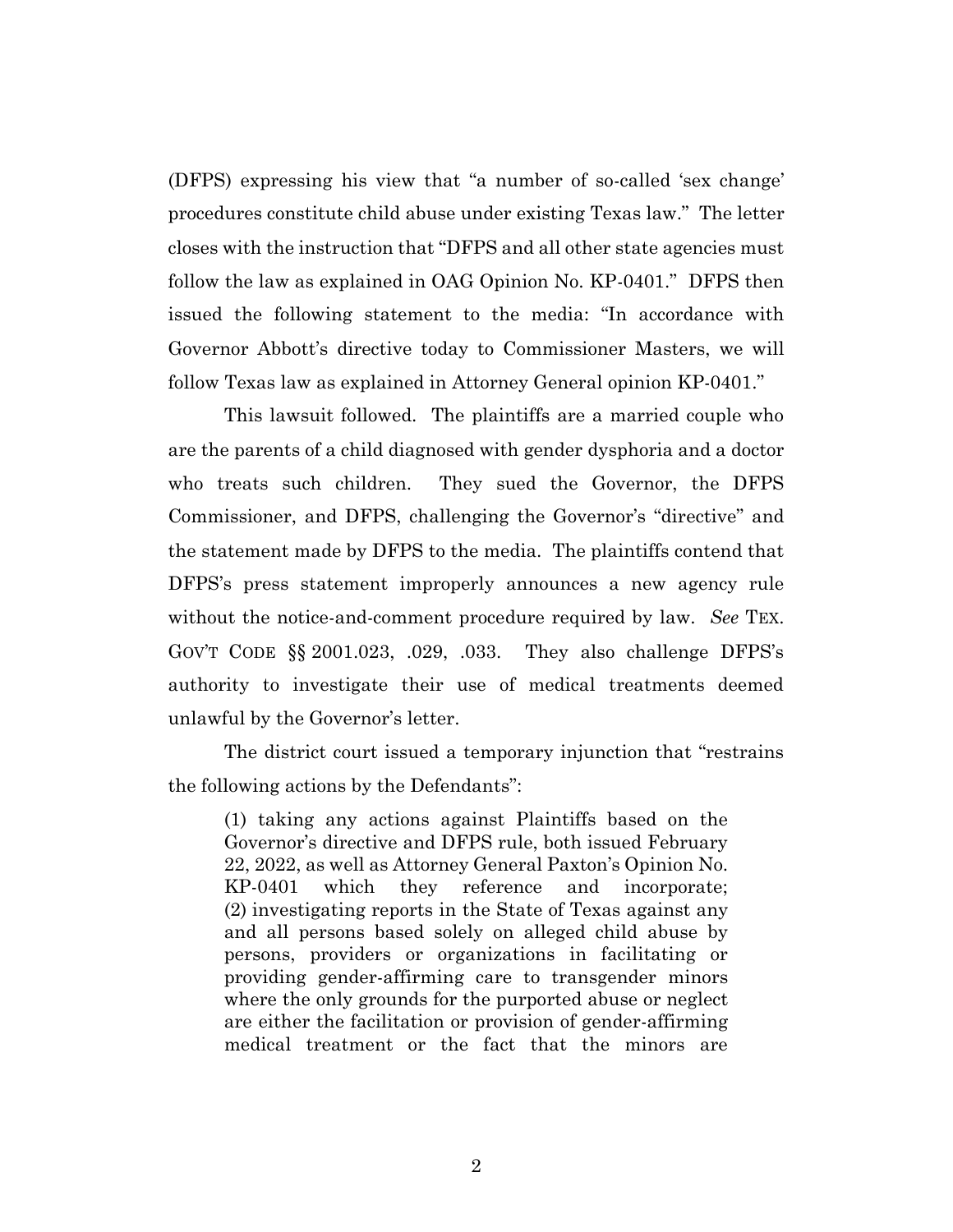transgender, gender transitioning, or receiving or being prescribed gender-affirming medical treatment; (3) prosecuting or referring for prosecution such reports; and (4) imposing reporting requirements on persons in the State of Texas who are aware of others who facilitate or provide gender-affirming care to transgender minors solely based on the fact that the minors are transgender, gender transitioning, or receiving or being prescribed gender-affirming medical treatment.

The State took an interlocutory appeal, which automatically superseded the district court's injunction. *See* TEX. R. APP. P. 29.1(b); TEX. CIV. PRAC. & REM. CODE § 6.001(b). The court of appeals then issued a Rule 29.3 temporary order reinstating the temporary injunction in its entirety. *See* TEX. R. APP. P. 29.3

The State now petitions this Court for a writ of mandamus directing the court of appeals to vacate its Rule 29.3 order. As explained below, we conditionally grant the State's petition as to the portions of the court of appeals' order that purport to have statewide application. The court of appeals lacked any authority under Rule 29.3 to afford relief to nonparties throughout the state. We also conditionally grant relief with respect to the order's injunction against the Governor, as there is no allegation that he is taking, or has authority to take, the enforcement actions the order enjoins. Finally, the Court concludes that the State has not established its entitlement to mandamus relief as to the other parts of the court of appeals' order applicable to the plaintiffs in this case. Mandamus relief is denied as to those parts of the order.

## **I.**

Neither the courts nor the public can properly assess our government's decisions without first correctly identifying which actors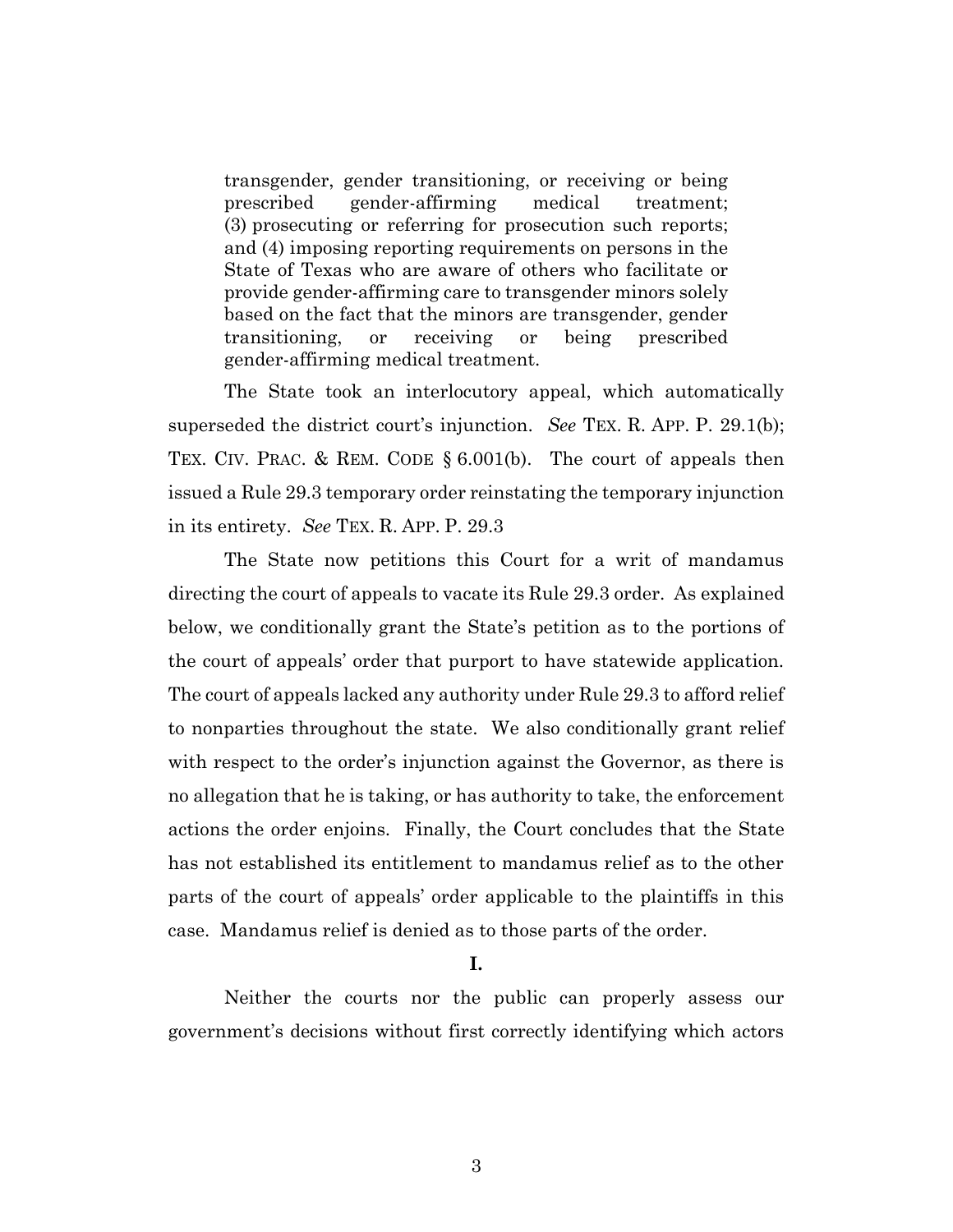within the government are responsible for those decisions. In litigation, we see this principle reflected in the requirement that plaintiffs who want the courts to pass judgment on the legality of government action must seek relief against the particular government official or agency responsible for the challenged action. In politics, the people of Texas by whose authority and for whose benefit our government exists cannot allocate political responsibility for the government's decisions unless they understand which government officials have the lawful authority to make or to change those decisions.

Although this case comes to us in its early stages, it appears already to have been infected by a misapprehension of the proper roles played by the various government actors involved. Before resolving the State's mandamus petition, we first must clarify who within the government is responsible for the decisions complained of by the plaintiffs. We address this preliminary, but essential, question without regard to the merits of the underlying case.

Unlike the federal constitution, the Texas Constitution does not vest the executive power solely in one chief executive. Instead, the executive power is spread across several distinct elected offices, and the Legislature has over the years created a wide variety of state agencies including DFPS—whose animating statutes do not subject their decisions to the Governor's direct control.<sup>1</sup>

<sup>&</sup>lt;sup>1</sup> The Governor frequently appoints these officers, but the state agencies' enabling statutes rarely give the Governor formal control over the officers' decisions once appointed.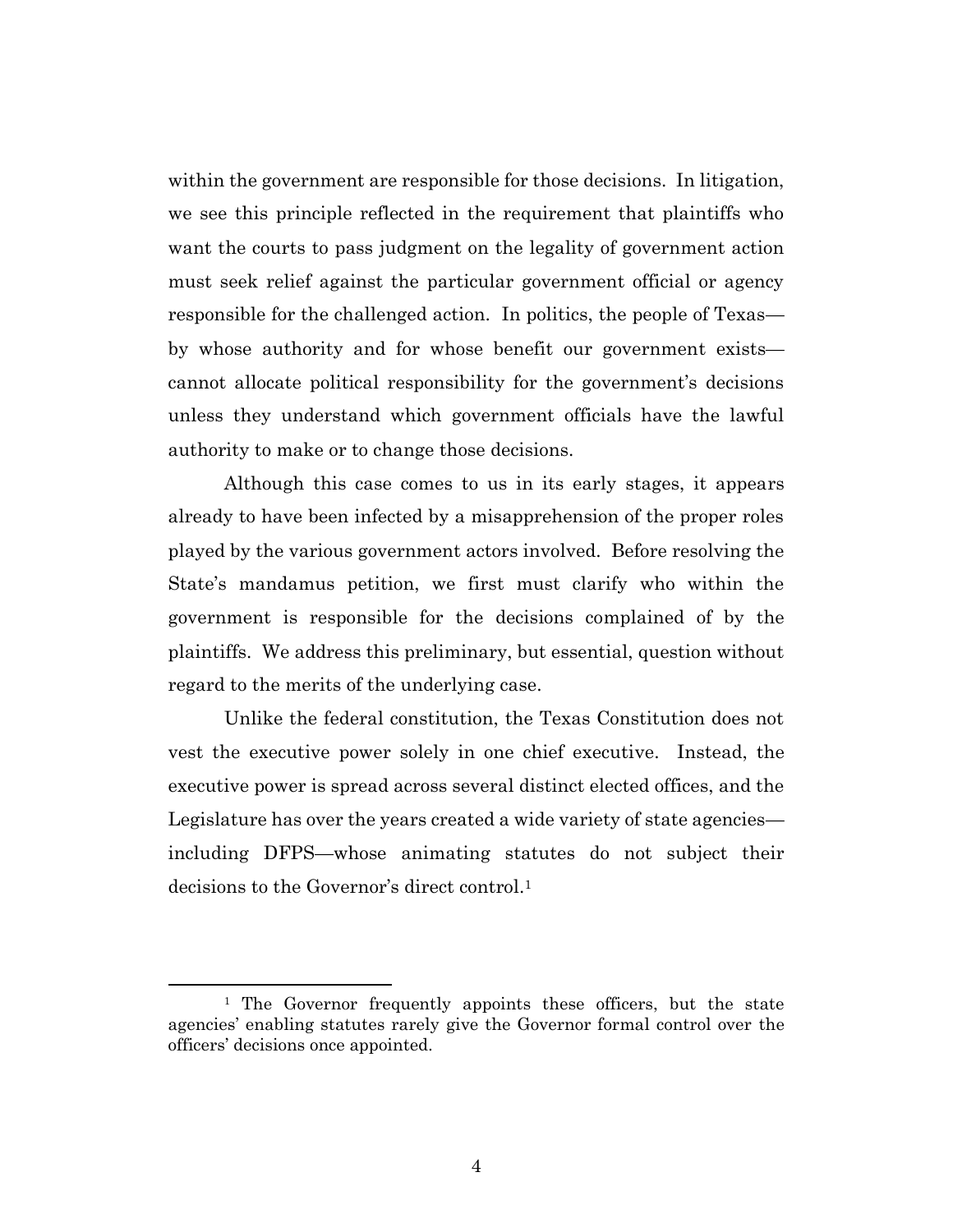The State does not contend in this Court that the Governor's letter formally changed the legal obligations of DFPS, of parents in Texas, or of medical professionals in Texas. Nor does it contend that the Attorney General's opinion did so. Unlike some executive orders of the Governor that are afforded binding legal effect by statute, the Governor's letter cites no legal authority that would empower the Governor to bind state agencies with the instruction contained in the letter's final sentence, and we are directed to none.

Likewise, it is well-settled that an Attorney General opinion interpreting the law cannot alter the pre-existing legal obligations of state agencies or private citizens.<sup>2</sup> *See Holmes v. Morales*, 924 S.W.2d 920, 924 (Tex. 1996) (stating Attorney General opinions are "not controlling"). Nor does the Attorney General have any formal legal authority to direct the investigatory decisions of DFPS. In sum, we are directed to no source of law obligating DFPS to base its investigatory decisions on the Governor's letter or the Attorney General's Opinion. The Governor and the Attorney General were certainly well within their

<sup>2</sup> AG Opinions have been understood to provide a shield against liability in certain circumstances, and we make no comment in that regard. *See, e.g.*, *Weaver v. Head*, 984 S.W.2d 744, 746 (Tex. App.—Texarkana 1999, no pet.) ("[AG opinions] sometimes become important for use by a public official to avoid personal liability for official acts by a showing of good faith in acting in reliance on an attorney general's opinion."). The pertinent question for now is whether AG Opinions *create* or *change* legal obligations, as opposed to explaining them. They do not.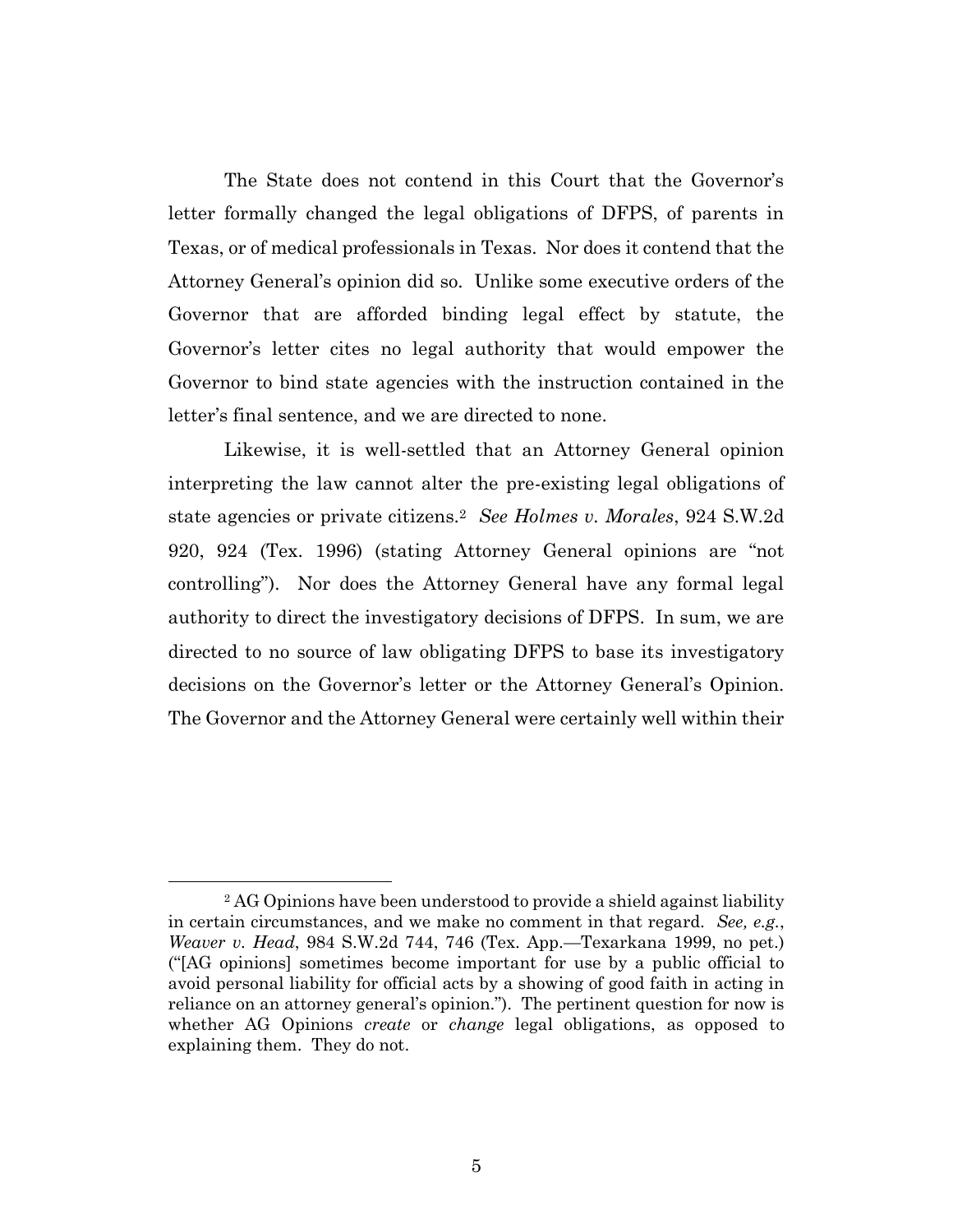rights to state their legal and policy views on this topic, but DFPS was not compelled by law to follow them.<sup>3</sup>

DFPS's press statement, however, suggests that DFPS may have considered itself bound by either the Governor's letter, the Attorney General's Opinion, or both. Again, nothing before this Court supports the notion that DFPS is so bound. Instead, the Legislature has granted to DFPS, not to the Governor or the Attorney General, the statutory responsibility to "make a prompt and thorough investigation of a report of child abuse or neglect." TEX. FAM. CODE § 261.301(a). And, when deciding whether and how to exercise that authority, DFPS—not the Governor or the Attorney General—naturally must assess whether a report it receives is actually "a report of child abuse or neglect." *Id*. Of course, the Legislature, by statute, may constrain DFPS's discretion in this regard (subject to constitutional limitations),<sup>4</sup> but neither the Governor nor the Attorney General has statutory authority to directly control DFPS's investigatory decisions. They have every right to express their views on DFPS's decisions and to seek, within the law, to influence those decisions—but DFPS alone bears legal responsibility for its decisions.

<sup>3</sup> We are not blind to the many informal mechanisms by which a governor or an attorney general may validly seek to influence the behavior of state agencies as part of the normal give-and-take between departments of state government. Ultimately, however, one department or another has the final say, and a court must correctly identify the true decision-maker before assessing the decision.

<sup>4</sup> During the most recent regular session, the Legislature considered, but did not pass, proposed legislation that would have amended the Family Code to add certain treatments for gender dysphoria to the definition of "child abuse." Tex. S.B. 1646, 87th Leg., R.S. (2021).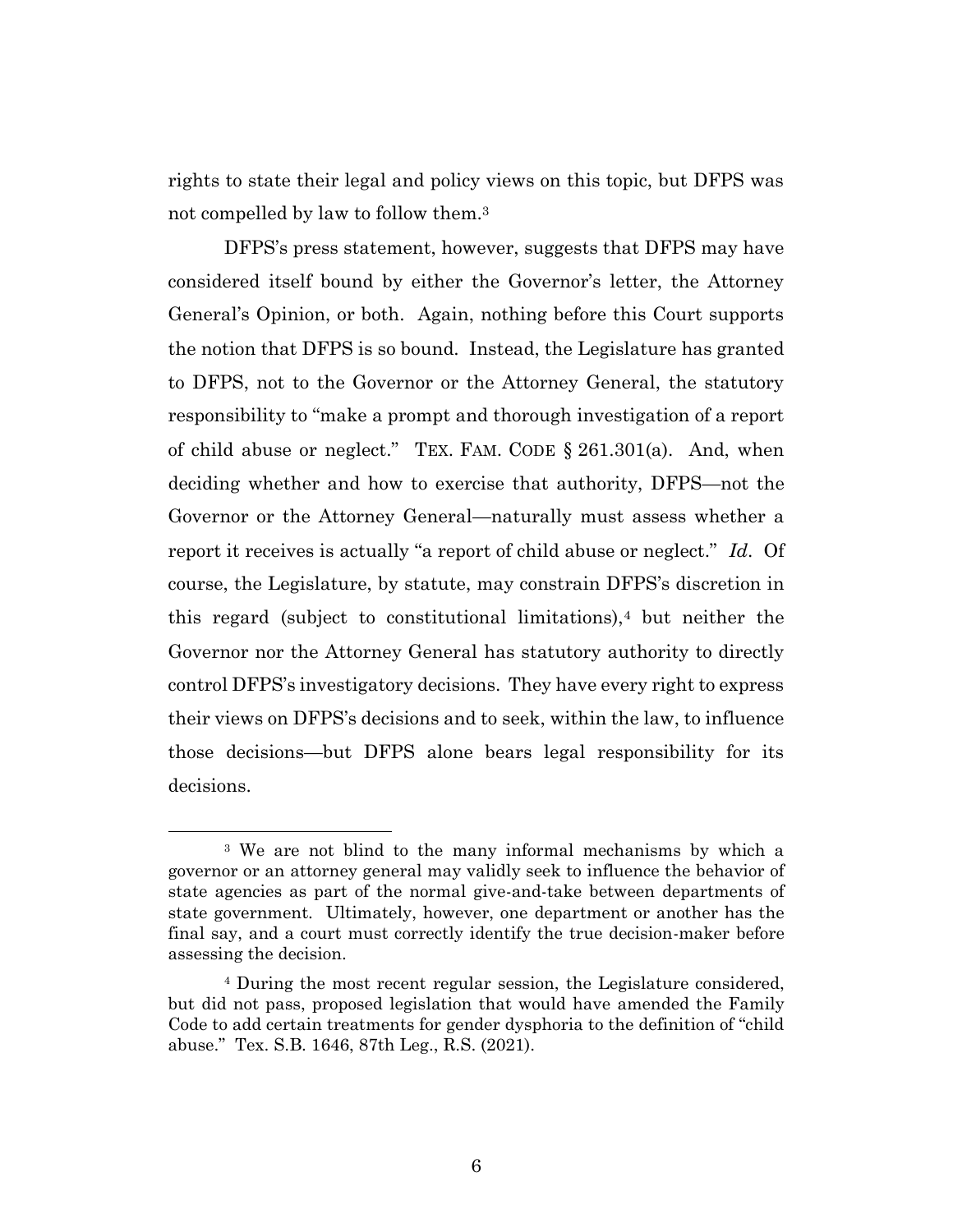The central role played by courts in the child-welfare system should also be clarified. DFPS's preliminary authority to *investigate* allegations does not entail the ultimate authority to *interfere* with parents' decisions about their children, decisions which enjoy some measure of constitutional protection whether the government agrees with them or not. *Wiley v. Spratlan*, 543 S.W.2d 349, 352 (Tex. 1976). Before it can impose consequences on a family beyond an investigation, DFPS generally must seek court orders authorizing it to intervene.<sup>5</sup> *See generally* TEX. FAM. CODE § 262.001 *et seq*. In other words, DFPS does not need permission from courts to *investigate*, but it needs permission from courts to *take action* on the basis of an investigation. At that stage, before issuing orders, a court would have to decide whether the child abuse investigated and alleged by DFPS qualifies as such under Texas law. The normal judicial role in this process is to act as the gatekeeper against unlawful interference in the parent–child relationship, not to act as overseer of DFPS's initial, executive-branch decision to investigate whether allegations of abuse may justify the pursuit of court orders.

With these preliminary observations in mind, we turn to the State's petition for writ of mandamus.

## **II.**

The State's petition seeks relief from an order issued by the court of appeals under the authority afforded to that court by Rule 29.3 of the

<sup>5</sup> DFPS has limited authority in extreme, emergency situations to take temporary custody of children before obtaining a court order. *See* TEX. FAM. CODE § 262.104. The plaintiffs do not allege that they face a credible threat of such action.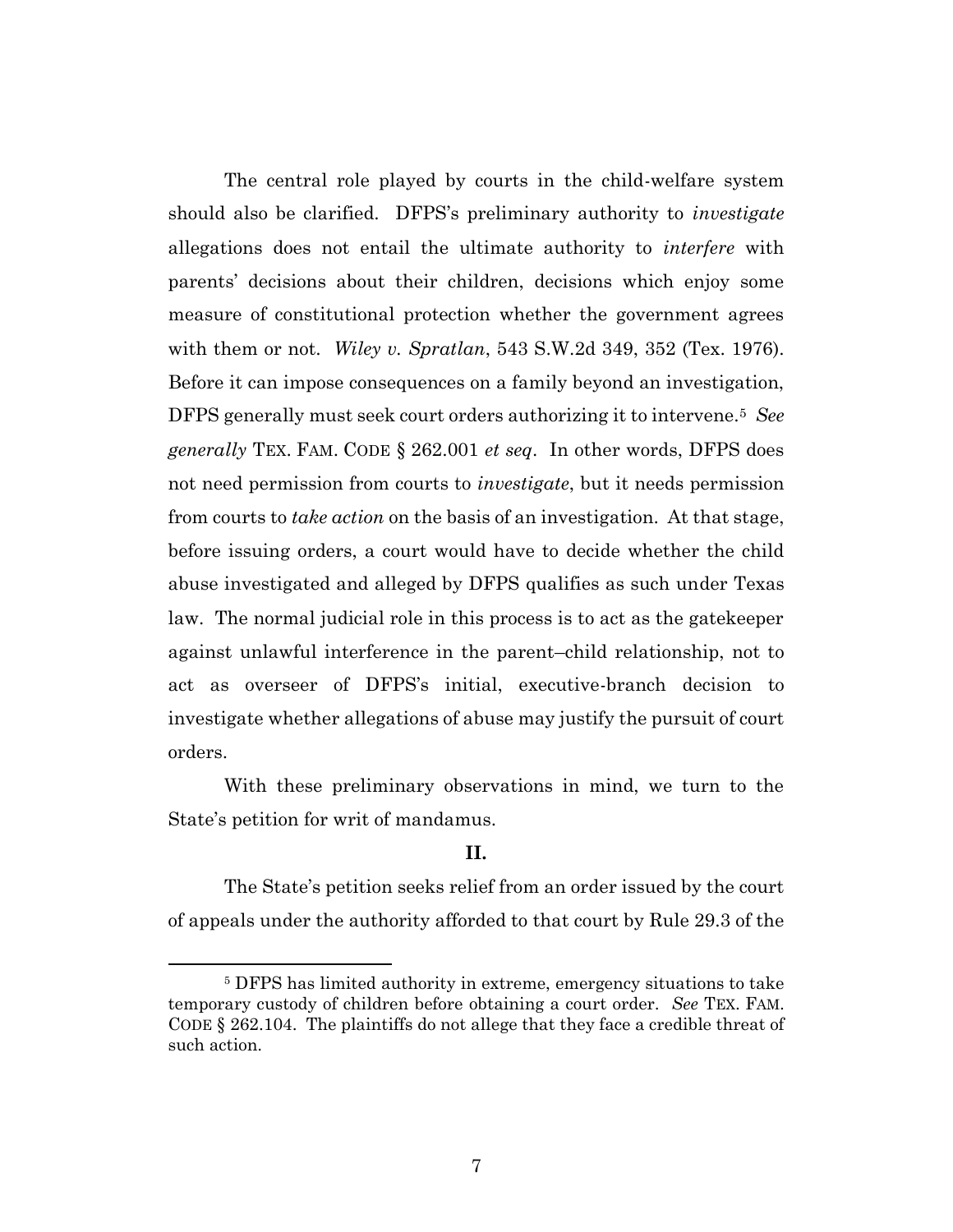Texas Rules of Appellate Procedure. "Mandamus relief is appropriate when a petitioner demonstrates a clear abuse of discretion and has no adequate remedy by appeal." *In re Geomet Recycling LLC*, 578 S.W.3d 82, 91 (Tex. 2019). A court clearly abuses its discretion when it makes an error of law. *Id.*

As noted above, the trial court's temporary injunction was superseded by operation of law when the State appealed it. *See* TEX. R. APP. P. 29.1(b); TEX. CIV. PRAC. & REM. CODE § 6.001(b). However, Rule 29.3 authorizes courts of appeals, during an interlocutory appeal, to "make any temporary orders necessary to preserve the parties' rights until disposition of the appeal." TEX. R. APP. P. 29.3. We have recognized that, depending on the circumstances, this rule may authorize a court of appeals "to preserve the status quo and prevent irreparable harm" to the parties during the pendency of the appeal, even if the temporary order has "the same practical effect as denying supersedeas of the trial court's injunction." *In re Tex. Educ. Agency*, 619 S.W.3d 679, 680 (Tex. 2021); *see also Geomet*, 578 S.W.3d at 90.<sup>6</sup>

<sup>6</sup> The State contends that, under an 1880 decision of this Court, courts of appeals exercising appellate jurisdiction lack any authority to "protect the parties from damage during the pendency of the appeal." *City of Laredo v. Martin*, 52 Tex. 548, 554 (1880). As we observed in *Geomet*, in which no party raised *Martin*, such a line of argument "amounts to a constitutional attack on Rule 29.3." 578 S.W.3d at 89–90. We further noted in *Geomet* that a state of affairs in which no court can protect parties' rights during an interlocutory appeal would raise constitutional questions about the automatic stay of trial court proceedings afforded by section 51.014(b) of the Civil Practice and Remedies Code. *Id*. at 90. Likewise, the limitation on appellate courts' Rule 29.3 authority suggested by the State would raise constitutional questions about the State's statutory right to automatically supersede injunctions on appeal. We do not purport to resolve any of these questions in this expedited mandamus posture.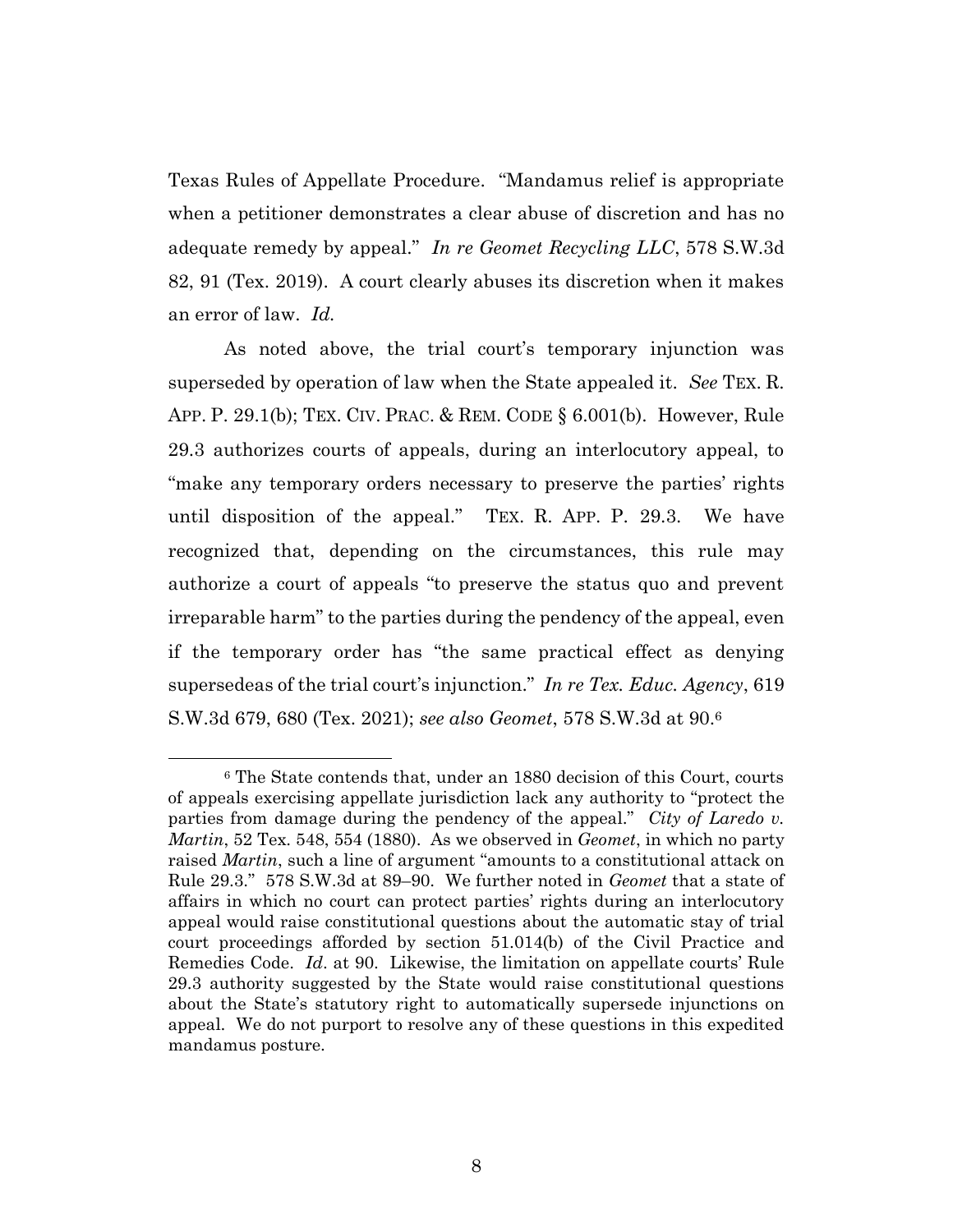The text of Rule 29.3 plainly limits the scope of the available relief to that which is necessary to preserve *the parties'* rights. Part (1) of the court of appeals' order protects only the plaintiffs and therefore does not, in terms of its scope, exceed the appellate court's Rule 29.3 power. However, parts (2), (3), and (4) of the order exceed the court of appeals' authority because they apply broadly to "any and all persons" who are not parties to this lawsuit. This affords relief not to the parties, but to "any and all" nonparties who may find themselves in circumstances similar to the plaintiffs'. Rule 29.3 does not provide authority for such an order.

The plaintiffs respond that the nature of their Administrative Procedure Act challenge to DFPS's press statement expands the relief that should be available under Rule 29.3. They contend that a district court could enjoin an invalid rule's application on a statewide basis, so it follows that a court of appeals must have the same authority. Whether or not the plaintiffs are right about the scope of a district court's power to enjoin an administrative rule, that question is beside the point. The issue is the court of appeals' power under Rule 29.3, which provides only the limited authority to "preserve the parties' rights," not the general authority to reinstate temporary injunctions of any nature. The plaintiffs make no effort to grapple with the party-specific language of Rule 29.3, which forecloses their position regardless of the nature of their claims in the district court. Just as the Governor lacks authority to issue a binding "directive" to DFPS, the court of appeals lacks authority to afford statewide relief to nonparties.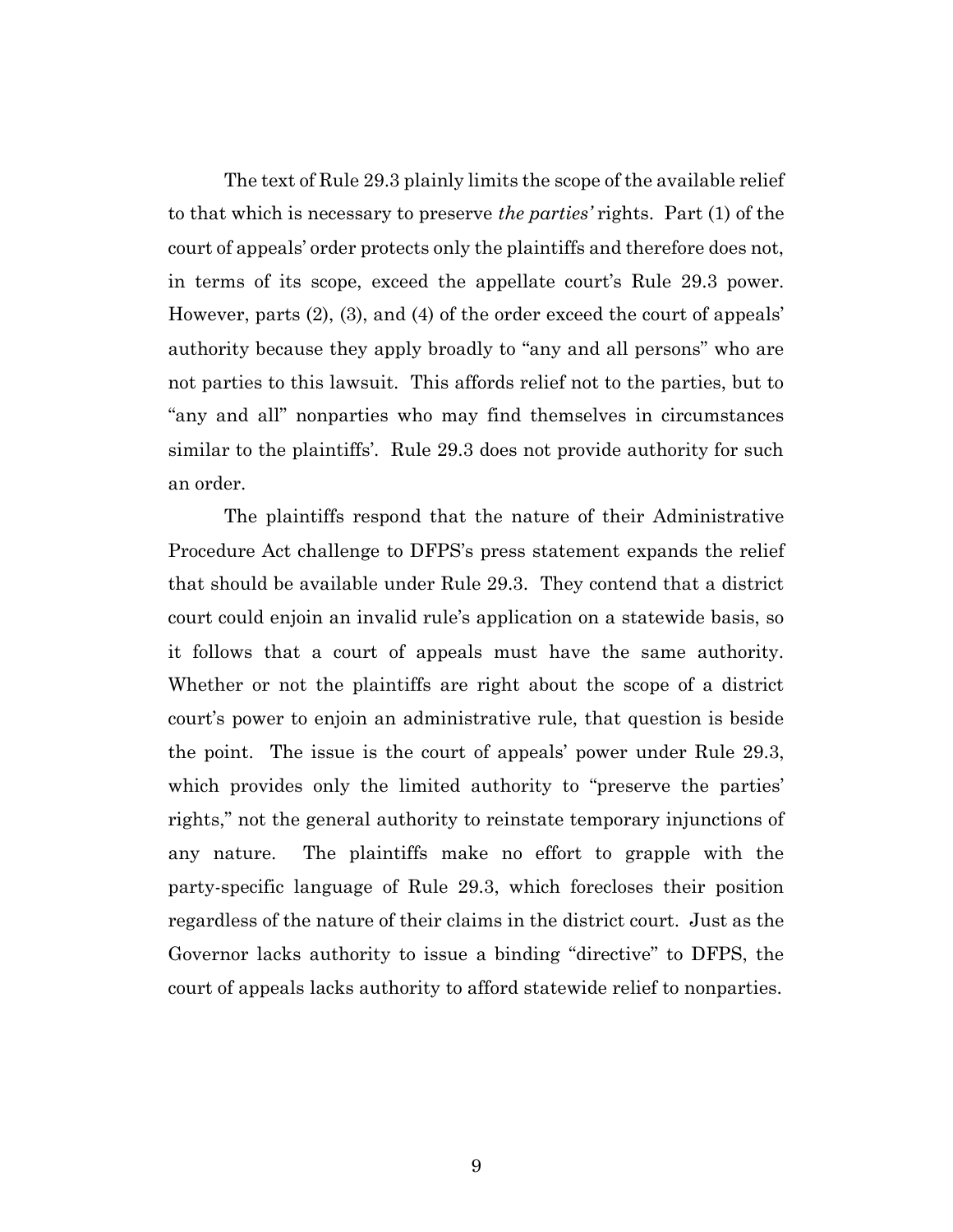The court of appeals abused its discretion by using Rule 29.3 to issue a statewide order. The State lacks an adequate appellate remedy by which to avoid this invalid aspect of the court of appeals' order. Mandamus relief is appropriate as to the order's application to "any and all" nonparties.<sup>7</sup>

## **III.**

The remaining question is whether the State is entitled to mandamus relief from the court of appeals' order as it applies to the plaintiffs in this case. As discussed in Part II above, we have recognized appellate courts' authority to preserve the status quo and prevent irreparable harm to the parties during the pendency of an appeal. *See also In re State*, \_\_ S.W.3d \_\_, 2021 WL 4785741, at \*1 (Tex. Oct. 14, 2021) (per curiam) (granting stay to preserve status quo without comment on merits of request for temporary injunction). But none of the State's argument in this Court focuses on the circumstances of this child. Without commenting on the merits of any party's claims or defenses, the Court denies mandamus relief from the order's application insofar as it governs conduct among these parties while the appeal proceeds, with one exception. Ordering the Governor not to "investigat[e] reports" of abuse, "prosecut[e]" such reports, or "impos[e]

<sup>7</sup> We need not address the State's additional arguments for the invalidity of the statewide order. The plaintiffs contend that, even if the order is invalid, the State has an adequate remedy by the appeal of the district court's temporary injunction. But the whole purpose of the State's mandamus petition is to establish its rights during the pendency of the interlocutory appeal. The fact that an improper judicial imposition on the executive branch's prerogatives may only be temporary does not make it any less improper. The State has no adequate remedy, other than mandamus relief, by which to remedy the effects of the court of appeals' order.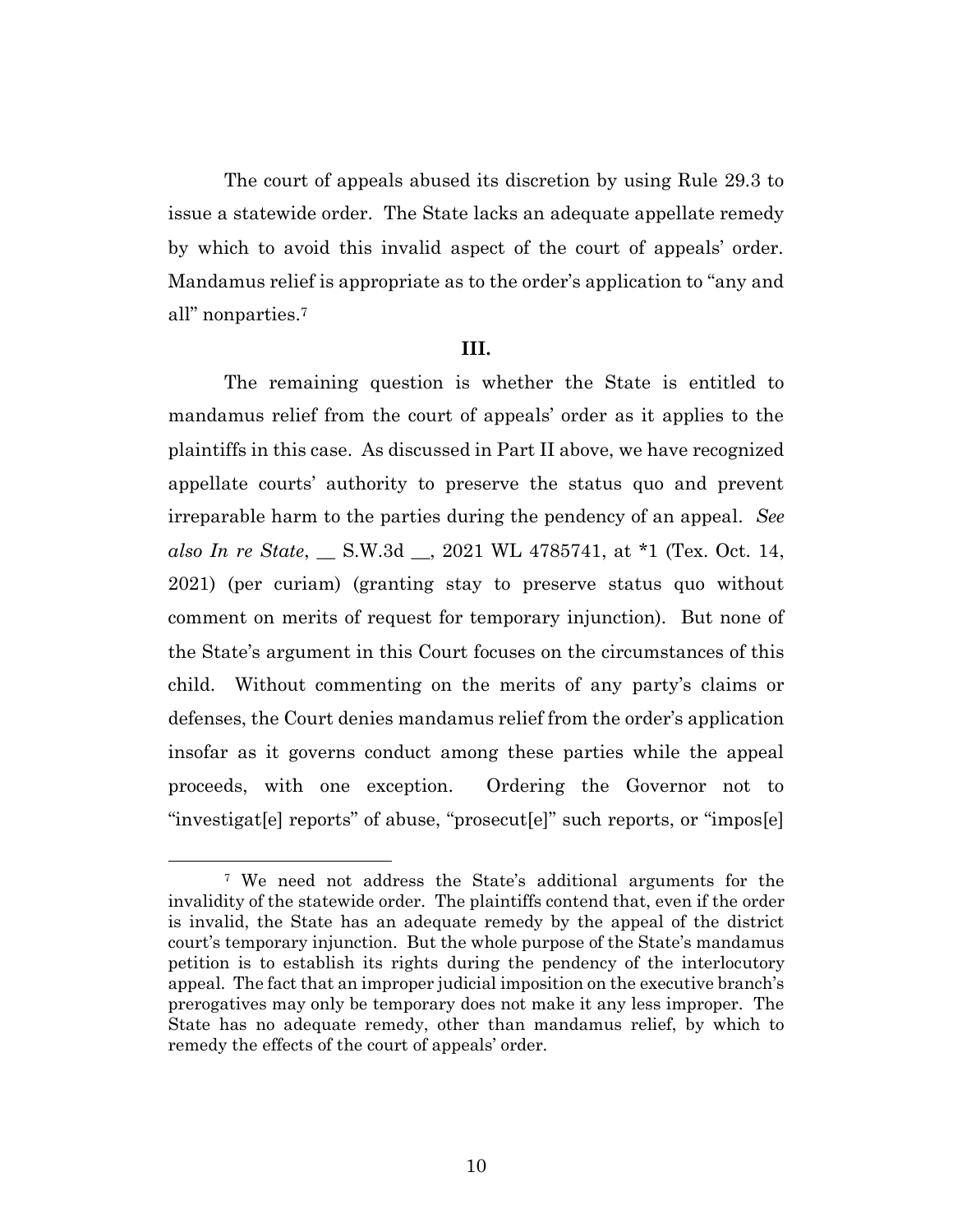reporting requirements" was improper because, as we hold above, the Governor does not have authority to do any of those things with respect to these plaintiffs. Nor have the plaintiffs alleged that the Governor is engaging or threatening to engage in such conduct. Because the Governor lacks the authority to investigate or prosecute the plaintiffs, and no party alleges that he has threatened to do so, an order prohibiting him from engaging in such conduct has no support in this record. In all other respects, the Court denies mandamus relief as to the order's application to the defendants' conduct with respect to these plaintiffs, while the appeal is pending.<sup>8</sup>

With relief partially denied and partially granted, we are left with (1) a court of appeals order that protects only the plaintiffs as against DFPS and its Commissioner's actions, and not as against the Governor; (2) a nonbinding Attorney General Opinion; (3) a nonbinding statement by the Governor; and (4) a state agency, DFPS, with the same discretion

<sup>8</sup> We express no opinion on the pending interlocutory appeal of the district court's temporary injunction or on the merits of the plaintiffs' underlying claims seeking various forms of declaratory and injunctive relief against the Governor, the Commissioner, and DFPS, which remain pending in the district court.